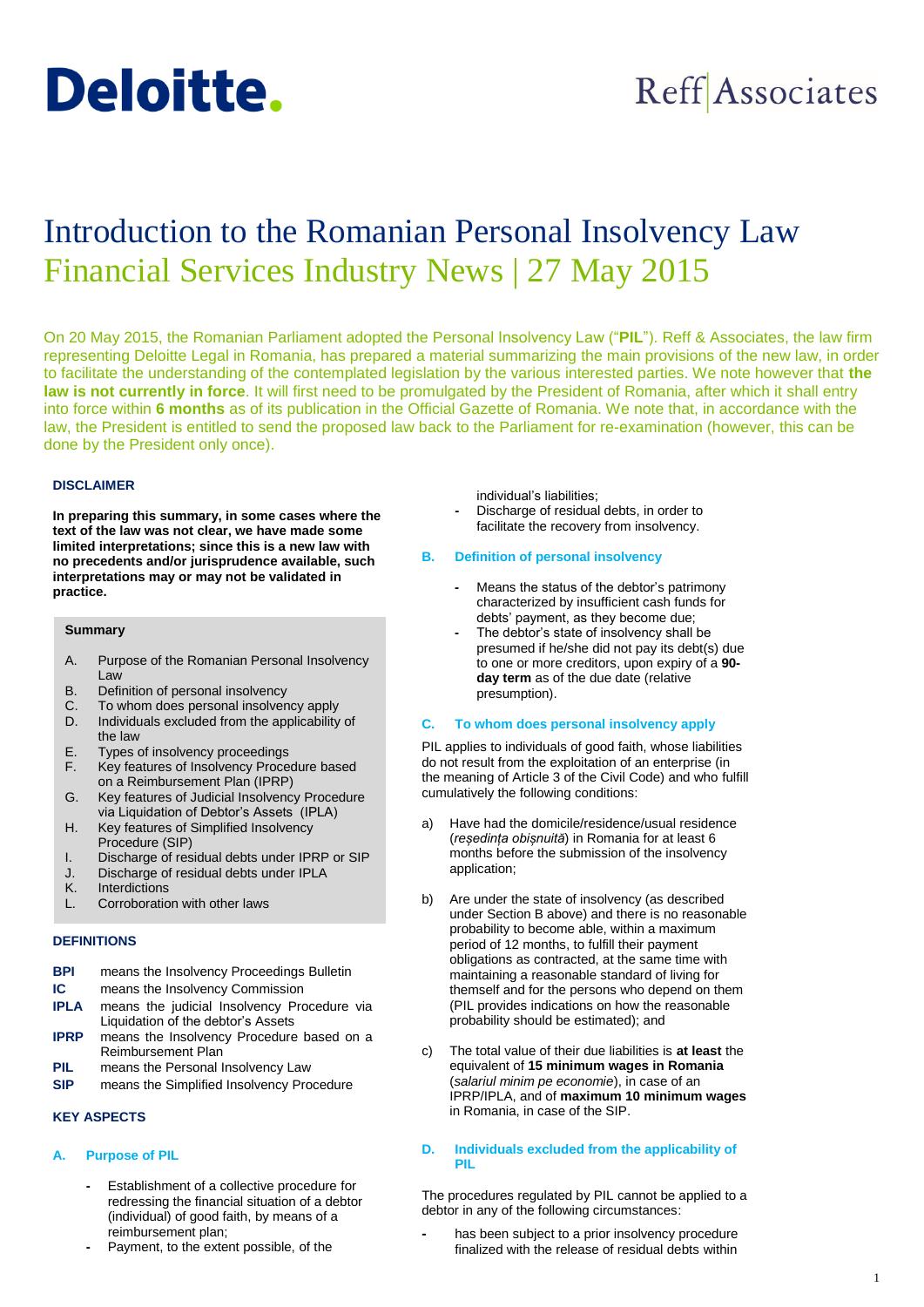less than 5 years before the submission of the current insolvency application;

- **-** has been convicted through a final court decision of committing any of the following criminal offences: tax evasion; forgery; intentional offences against the patrimony in breach of trust – except if meanwhile reabilitated;
- **-** has been dismissed for reasons imputable to him/her within the last 2 years;
- **-** even if fit to work and without a workplace or any other income sources, (i) did not made reasonable efforts to find a workplace; or (ii) unjustifiably refused a proposed workplace or another income producing activity;
- **-** has incurred new liabilities, through unnecessary expenses (so called "*voluptuary expenses*"), if he knew or should have known that he is under the state of insolvency;
- **-** caused or facilitated the state of insolvency, intentionally or by gross negligence.

PIL regulates some actions presumed in a relative manner to have such an effect – for example:

#### **- within the last 3 years before the filing of the insolvency application**:

- the debtor contracted excessive liabilities in comparison with (i) his financial status, or with (ii) the advantages deriving from the respective contract, or with (iii) all circumstances which significantly contributed to the debtor's inability to pay its debts as they become due (i.e. other liabilities than those owed by the debtor towards the parties with whom it entered into this kind of contractual relationships);
- the debtor made some preferential payments (which significantly contributed to the decrease of the amounts available for covering the remaining liabilities);
- the debtor transferred some assets (or other values) to other individuals or legal entities, if he knew or should have known that such transfers should cause the state of insolvency.
- **- within the last 6 months before the submission of the insolvency application**:
	- the debtor contracted liabilities which represent at least 25% of the total value of his/her liabilities, except for exempted liabilities (as defined by the PIL – e.g. legal or conventional duties of upkeep (*întreținere*), criminal/official liabilities);
	- the debtor terminated an employment relationship through mutual agreement or by resignation.

PIL also does not apply in cases when a prior IPRP or IPLA has been closed due to debtor's fault, within less than 5 years before the filing of the current insolvency application.

In addition, one cannot file for personal insolvency in case that an insolvency procedure is already opened against the respective individual.

## **E. Types of insolvency proceedings**

- **-** Insolvency Procedure based on a Reimbursement Plan (**IPRP**);
- **-** Judicial Insolvency Procedure via Liquidation of the Debtor's Assets (**IPLA**);
- **-** Simplified Insolvency Procedure (**SIP**).

## **F. IPRP (Insolvency Procedure based on a Reimbursement Plan)**

## **1. Initiation of IPRP upon debtor's request**

- The initiation of IPRP cannot be requested by the debtor's creditors;
- The debtor has to notify his intention to initiate the procedure to his/her creditors, within minimum 30 days before the submission of the application;
- Application to be submitted by the debtor (or, as the case may be, by both spouses or cohabitants) to the competent IC;
- The information to be submitted together with the application includes, *inter alia*:
	- **-** the reasons for entering under the state of insolvency;
	- **-** the identification details of the creditors; information on the amount and type of their receivables and existence of preference rights, if the case;
	- **-** information on judicial actions/measures started against the debtor's wealth (including enforcement actions and precautionary measures (*măsuri asigurătorii*), as well as a list of litigations (either ongoing or finalized), which could affect whatsoever his/her patrimony;
	- **-** information on extrajudicial negotiations for debt settlement conducted by the debtor in the past;
	- **-** information on income (e.g. salary, pension, dividends, IP rights etc.) for the last 3 years and on estimated income for the following 3 years;
	- **-** information on its assets, as well as on rights *in rem* (*drepturi reale*) with respect to assets owned by others, if the case;
	- **-** information on bank/brokerage accounts and available amounts;
	- **-** information on its claim rights (*drepturi de creanță*) vis a vis third parties;
	- free of charge acts, as well as legal transaction exceeding 10 minimum wages concluded within the last 3 years;
	- **-** name of the companies in which the debtor had the capacity of shareholder/director during the last 2 years; number/percentage of owned shares;
	- **-** whether the respective individual has been an authorized freelancer (**PFA**), owner of an individual enterprise or member of a family enterprise within the last 2 years.
- There are also various documents to be submitted together with the application, such as:
	- **-** a full report issued by the Credit Bureau with maximum 30 days before the submission with the IC;
	- **-** a proposal for the debts reimbursement plan (**Reimbursement Plan**).

## **2. IC's decision on the file**

Within 30 days as of the receipt of the application, as the case may be, the IC will issue:

- a) a decision approving in principle the initiation of IPRP - through which appoints an administrator and mentions if any temporary measures should be applied;
	- **-** the decision is promptly published with the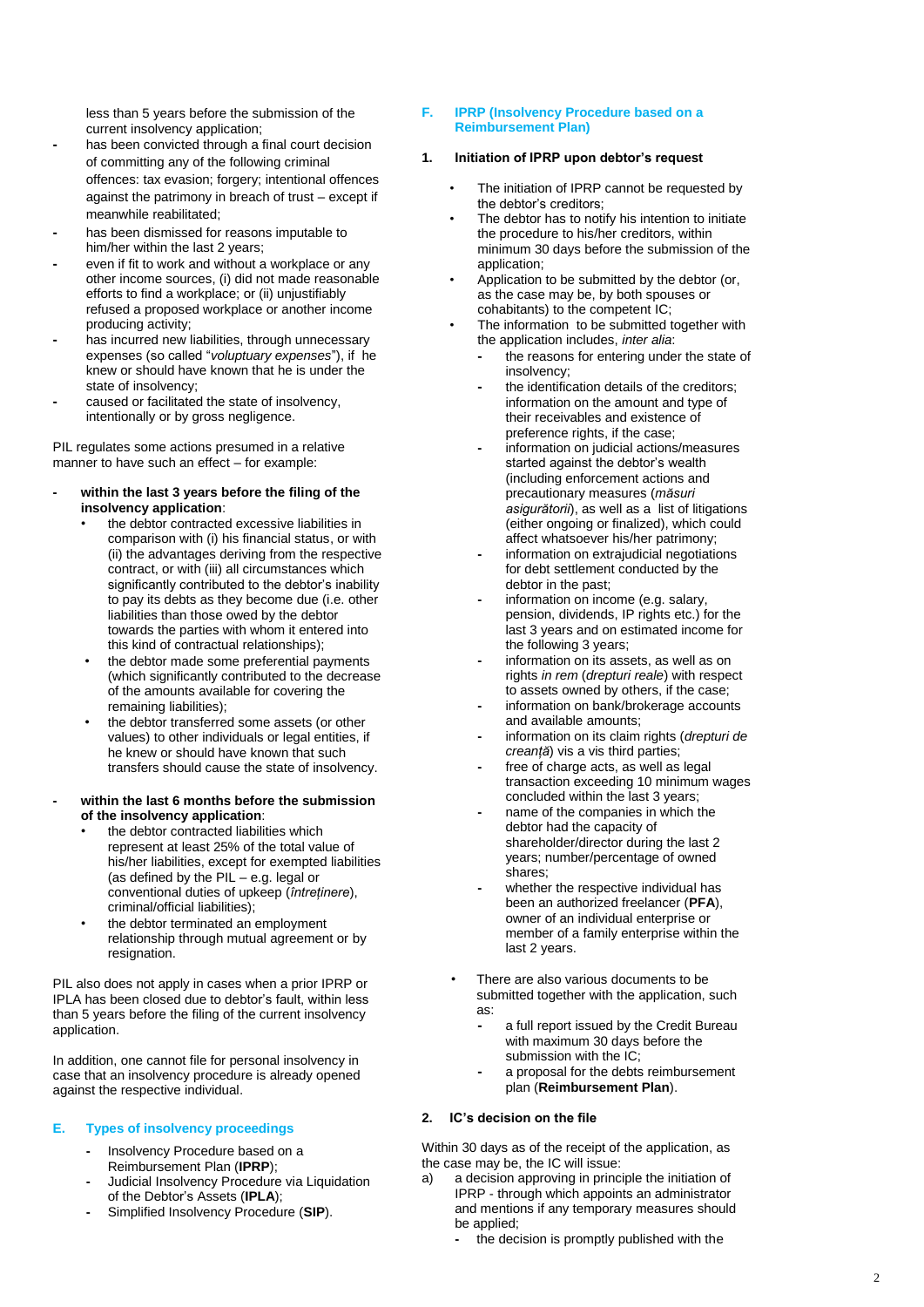BPI, under Section – "*Debtors – Individuals having liabilities which are not the result of the exploitation of an enterprise"* and is communicated to the debtor, the known creditors and the appointed administrator .

- b) a decision acknowledging that the debtor's financial situation is irremediably compromised and through which, after obtaining the debtor's consent, apprises the court of law for the initiation of IPLA (provided that the debtor has assets/income which could be recovered);
- c) the IC notices that the SIP's conditions are met and follows the specific procedure in this respect;
- d) a rejection decision for example in the case where the debtor has recoverable assets and from the sale of such assets either (i) all outstanding liabilities would be settled; or (ii) the sum of unpaid liabilities would be less than 15 minimum wages;
	- **-** the rejection decision will be communicated only to the debtor (not publicly available);
	- **-** in case that the rejection is caused by the nonfulfillment of the criteria under Section C letter b) above, the debtor loses the right to ask in court the initiation of an IPLA ;
	- **-** if a change in the factual circumstances occurs, the debtor can submit a new application for the initiation of IPRP or IPLA only after the expiry of at least 6 months as of the date when the IC's decision became final.

## **3. Challenging IC's decision**

- The debtor or his/her creditors can challenge in court the IC's decision, within 7 days as of its communication ;
- The contestation suspends the IC decision's effects ;
- The sentence pronounced by the court of law of first instance is not enforceable and can be appealed in front of the tribunal, within the same term .

## **4. Suspension of ongoing enforcement procedures**

- On the issuance date of the IC's decision approving in principle the initiation of IPRP, the ongoing enforcement procedures are suspended by law (*de jure* ) ;
- The enforcement stoppage lasts up to: (i) the approval date of the Reimbursement Plan, or, as the case may be, (ii) the moment when the sentence on the Reimbursement Plan's confirmation becomes final; or (iii) the term within which the request for the Reimbursement Plan's confirmation should have been made expires;
- As a rule, the suspension period cannot exceed **3 months** ;
- By way of exception, if , in lack of such measure , the debtor's financial condition would become irremediably compromised and there is a certain risk that the Reimbursement Plan would not be achieved, the court may approve the extension of the initial suspension term with subsequent time periods of up to 3 month s .

## **5. The Preliminary Table of Claims**

- Within 30 days as of the publication in BPI of the notification prepared by the administrator, the creditors have the obligation to provide to the administrator information on:
	- **-** The amount and type of their receivables;
	- **-** A valuation of the asset subject to a preference right (if available);

**-** Any acceptable restructuring measures.

- Within 60 days as of the publication in BPI of the notification, the administrator prepares the **Preliminary Table of Claims**, which includes information on:
	- **-** the receivables' amount as per creditors' request;
	- **-** the receivables' amount accepted by the administrator;
	- **-** information on preference rights;
- **-** ranking of the preference rights.
- The co -debtors or guarantors who paid the debtor's debt shall be registered with the table of claims with the amount paid (Art. 1596 of the Civil Code);
- The receivables benefiting of a preference right shall be registered with the Preliminary Table of Claims (together with interest) up to the market value of the encumbered asset;
- If the sale of the encumbered assets will be made at a price higher than the value of the secured creditor's receivable registered with the Final Table of Claims, the positive difference shall be given to the same secured creditor, even if (i) part of its receivable was registered as unsecured; or (ii) the value of accrued interest corresponding to its receivable was decreased (however within the limits of its total debt);
- The creditors/debtor can challenge in court the Preliminary Table of Claims, within 7 days as of receipt from the administrator;
- The court of law of first instance should solve the complaints within 20 days as of the registration of the last complaint ;
- The sentence can be appealed in front of the tribunal, within 7 days as of its communication .

## **6. The Final Table of Claims**

- In lack of any contestations, the Preliminary Table of Claims becomes final and is submitted to the IC and the debtor and the creditors are notified by the administrator in this respect ;
- Otherwise, within 15 days as of the sentence becoming final, the administrator prepares the Final Table of Claims, which is notified to the debtor and creditors and submitted with the IC .

## **7. The Reimbursement Plan**

## **a) Preparation**

Within 30 days as of the debtor's and creditors' notification with respect to the Final Table of Claims, **the debtor, in collaboration with the administrator, prepares the Reimbursement Plan** .

## **b) Mandatory content**

The mandatory content of the Reimbursement Plan is described under the PIL:

- **-** The *debt coverage ratio* through the Reimbursement Plan has to be higher than : (i) the coverage ratio which could be obtained within an IPLA; and (ii) the value of the seizable (*urm ăribile*) assets of the debtor, calculated as a percentage of the total value of seizable assets and income of the debtor;
- **-** The measures for the debtor's financial recovery might also include unilateral termination of some contracts, putting in place additional security etc.;
- **-** The measures for payment of current receivables;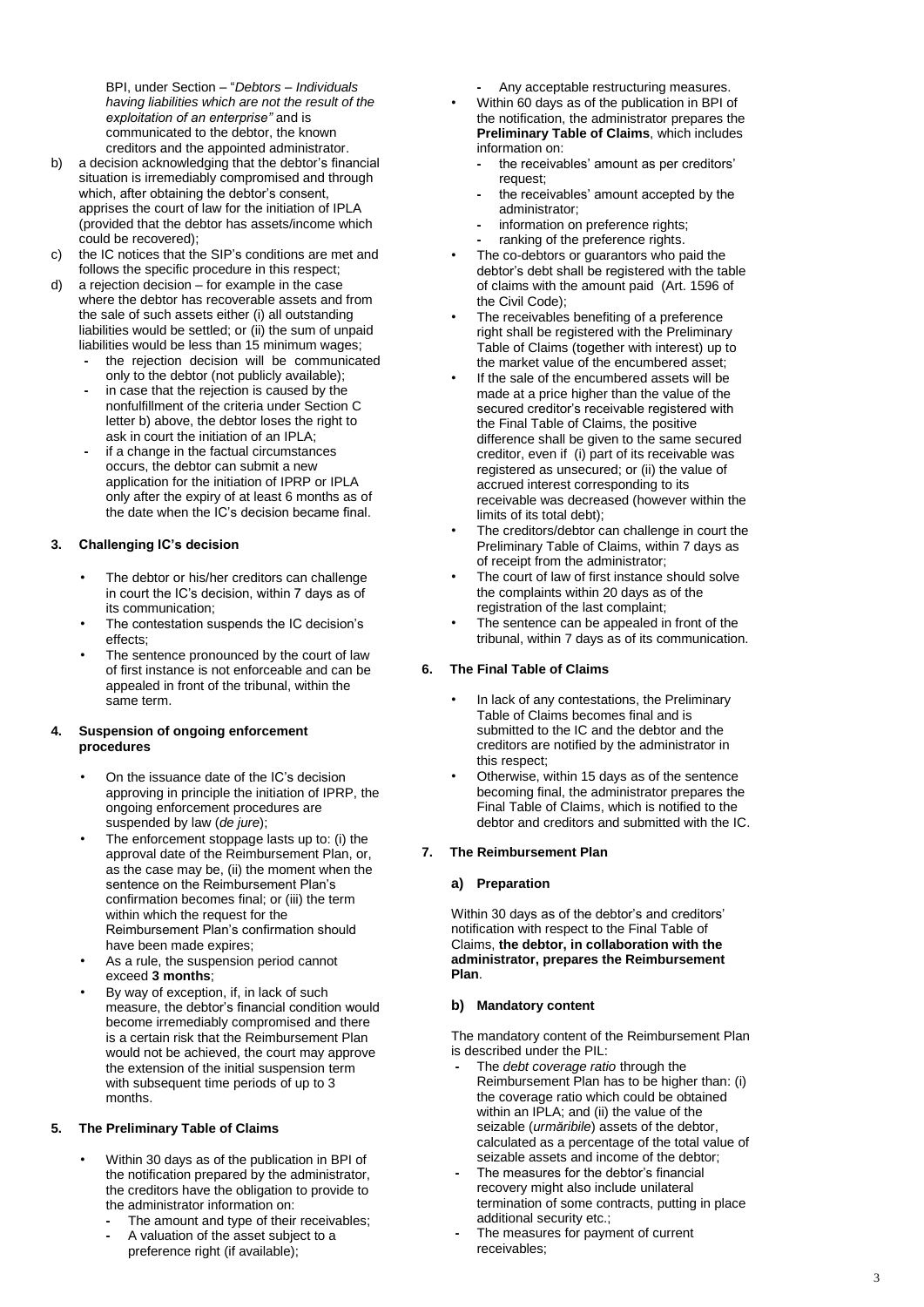**-** There are some *exempted obligations* (as defined under the PIL), which cannot not be decreased or rescheduled.

## **c) Maximum duration**

- **5 years** as of the moment when the decision initiating the IPRP becomes final;
- might be extended with maximum **12 months.**

## **d) Family home**

The Reimbursement Plan should contain also the proposed approach with respect to the debtor's family home during the IPRP (if it will be sold or not for covering debtor's liabilities, etc.)

## **e) Notification to creditors**

The Reimbursement Plan is notified to the known creditors, together with the IC's related comments.

## **f) Conciliation procedure**

- Within 30 days as of creditors' notification, the administrator invites the creditors and the debtor to a conciliation meeting;
- The conciliation process should be no longer than 60 days, but can be extended with another 30 days by the IC;
- Conciliation could be conducted through electronic communication means.

## **g) Approval of the Reimbursement Plan**

- The Reimbursement Plan is approved if creditors representing minimum 55% of the total amount of receivables and 30% of the total amount of secured receivables voted in its favor;
- The above mentioned majority shall not be considered met if it would have not occurred in lack of the favorable vote of *the creditors which are related parties with the debtor* (as defined under the PIL);
- Failure to express the vote (upon notification), is considered as vote in the favor of the Reimbursement Plan.

#### **h) Rejection of the Reimbursement Plan. Confirmation in court**

- The administrator files with IC a minute with (i) the reasons for non-approval; (ii) the equitable nature of the measures proposed to creditors; and (iii) the feasibility of such measures, within 3 days as of completion of voting;
- If the IC challenges the voting results, the voting process should be organized again; otherwise, the rejected Reimbursement Plan, together with the administrator's minutes, is communicated to the debtor;
- Within 7 days as of the receipt of the minutes, the debtor may ask in court: (i) **the Reimbursement Plan's confirmation**; or (ii) **the initiation of IPLA**;
- The competent court of law may confirm the Reimbursement Plan only if the cumulative conditions under PIL are met;
- The court's sentence might be appealed.

## **8. Opening of the IPRP**

- a) If the Reimbursement Plan is approved/considered approved, the IC issues a decision acknowledging the opening of the IPRP:
	- **-** The decision is communicated to the interested persons (as well as to relevant public authorities, in order to register it in publicity registries) and will be published in BPI;
	- **-** Creditors who voted against the Reimbursement Plan can challenge the decision in court, within 7 days as of its communication – the contestation suspends the decision's effects; the sentence might be appealed at the tribunal.
- b) If the court of law confirmed the Reimbursement Plan through a final decision, it communicates such ruling to IC, for IC to apply the IPRP procedure
	- **-** IC communicates the final ruling to the debtor/creditors/administrator and publishes it with BPI.

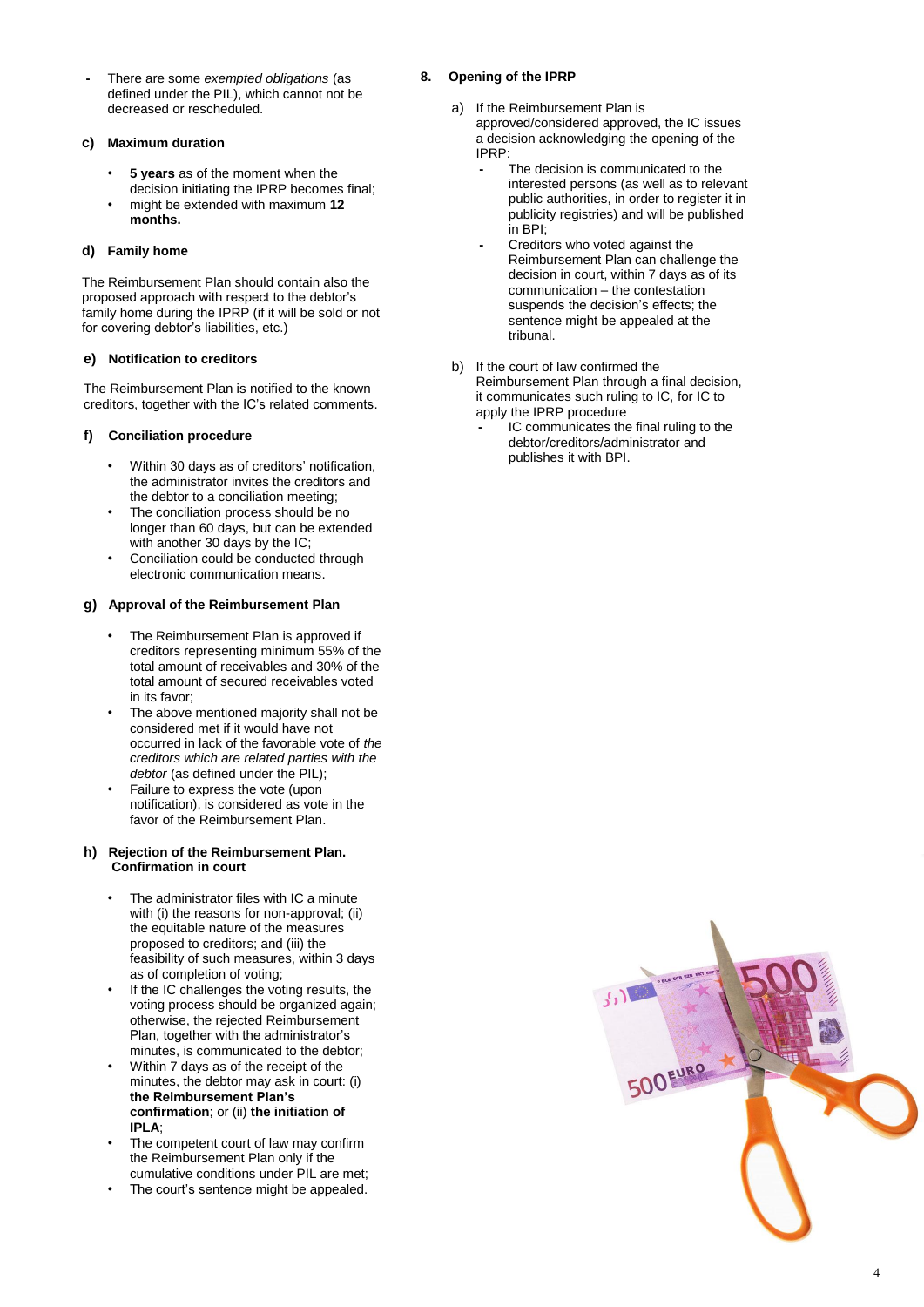| What is<br>suspended?                                                                                                                                                                                                                                                                                                                                                                                                                                                 | When<br>suspension<br>starts?                                                                                                                                  | <b>When it ends?</b>                                                                                                                                                                                                                                                       |
|-----------------------------------------------------------------------------------------------------------------------------------------------------------------------------------------------------------------------------------------------------------------------------------------------------------------------------------------------------------------------------------------------------------------------------------------------------------------------|----------------------------------------------------------------------------------------------------------------------------------------------------------------|----------------------------------------------------------------------------------------------------------------------------------------------------------------------------------------------------------------------------------------------------------------------------|
| All<br>enforcement<br>measures<br>against the<br>debtor (co-<br>debtors/guara<br>ntors are not<br>covered)                                                                                                                                                                                                                                                                                                                                                            | On the<br>approval date<br>of the<br>Reimbursement<br>Plan                                                                                                     | 1) when the<br>ruling on the<br>discharge of<br>residual debts<br>becomes final;<br>2) the closing<br>of IPRP for<br>reasons<br>imputable to<br>the debtor;<br>3) the closing of<br>IPLA, if all<br>creditors agree<br>with the entry of<br>the debtor into<br><b>IPLA</b> |
| The accrual<br>of interest.<br>penalties,<br>delay<br>penalties, any<br>other<br>accessories<br>of the<br>debtor's<br>payment<br>obligations<br><b>Exception:</b><br>for preferred<br>receivables<br>(i.e., which<br>benefit of a<br>legal privilege<br>or are<br>secured by<br>security<br>agreements),<br>the accrual of<br>accessories<br>continues in<br>accordance<br>with the<br>contractual<br>provisions, up<br>to the value<br>of the<br>encumbered<br>asset | On the date<br>when the Table<br>of Claims<br>becomes Final<br>N.B.<br>Suspension<br>does not<br>operate if the<br>Reimbursement<br>Plan is not<br>confirmed   | When the ruling<br>on the<br>discharge of<br>residual debts<br>becomes final.                                                                                                                                                                                              |
| The statute of<br>limitation of<br>creditor's<br>right to start<br>the<br>enforcement<br>of its<br>receivables                                                                                                                                                                                                                                                                                                                                                        | The draft law is<br>not clear - one<br>interpretation<br>would be that<br>the suspension<br>starts on the<br>date when the<br>Table of Claims<br>becomes Final | Upon final<br>rejection of the<br>Reimbursement<br>Plan                                                                                                                                                                                                                    |

## **10. Secured creditor's right to claim the suspension's stoppage**

• A secured creditor has the right to ask in court the stoppage of the suspension effect with respect to its secured receivable and the immediate sale (out of the insolvency proceedings) of the encumbered asset,

provided that, cumulatively:

- **-** The value of the security's object is covered in full by the total value of the secured receivable;
- **-** There is no adequate protection of the secured receivable in relation to the security's object, due to (i) the decrease of the value of the asset; or (ii) existence of a certain danger that it will suffer a considerable decrease; or (iii) lack of insurance of the asset for destruction or damage risk;
- **-** The asset/right covered by the preference right is not important for the fulfillment of the Reimbursement Plan.
- In principle not applicable if the encumbered asset is the family home .

## **11. Agreements ongoing on the date of IPRP's approval in principle**

- The debtor will not lose the benefit of any term while he is in the state of insolvency/under insolvency proceedings (i.e., Art. 1417 of the Civil Code shall not be applicable);
- Any contractual provisions providing for the (i) termination of ongoing agreements; (ii) time barring; or (iii) acceleration of debts, if grounded on the opening of the insolvency proceedings, are **null and void** .

## **12. New loans**

During the execution period of the Reimbursement Plan/IPLA, the debtor may contract new loans only with he IC's approval (provided in any case that it is accepted by the administrator) and only for the purpose of solving an emergency of danger for the debtor's life or health or the life or health of the persons under its upkeep .

## **13. IC has supervision attributions during the execution of the Reimbursement Plan**

## **14. Attributions of the administrator**

- For example:
	- **-** Approval of the debtor's acts of disposal of seizable rights /property;
	- **-** Drafting biannual reports to be made available to the creditors and the IC;
	- **-** Drafting the **final report** on the execution of the Reimbursement Plan, within 30 days as of the plan's finalization – creditors can challenge the report within 7 days as of its receipt ;
	- **-** Notification of the IC for closing the IPRP, within 15 days as of the moment when the report is final .
- The administrator may be replaced following a procedure regulated in PIL .

## **15. Challenging the administrator's acts during the IRPR**

- **•** Complaint submitted to the IC within 7 days as of acknowledgement, however no later than 30 days as of the adoption of the respective measure ;
- **•** The IC's decision can be challenged in court within 7 days as of its communication and is published in the BPI .

## **16. Amendment of the Reimbursement Plan**

- **Reasons**: significant changes in the debtor's revenues or of the assets' value .
- Amendment to be made:
- **a) Upon the IC's request :**
	- **-** IC notifies the debtor and the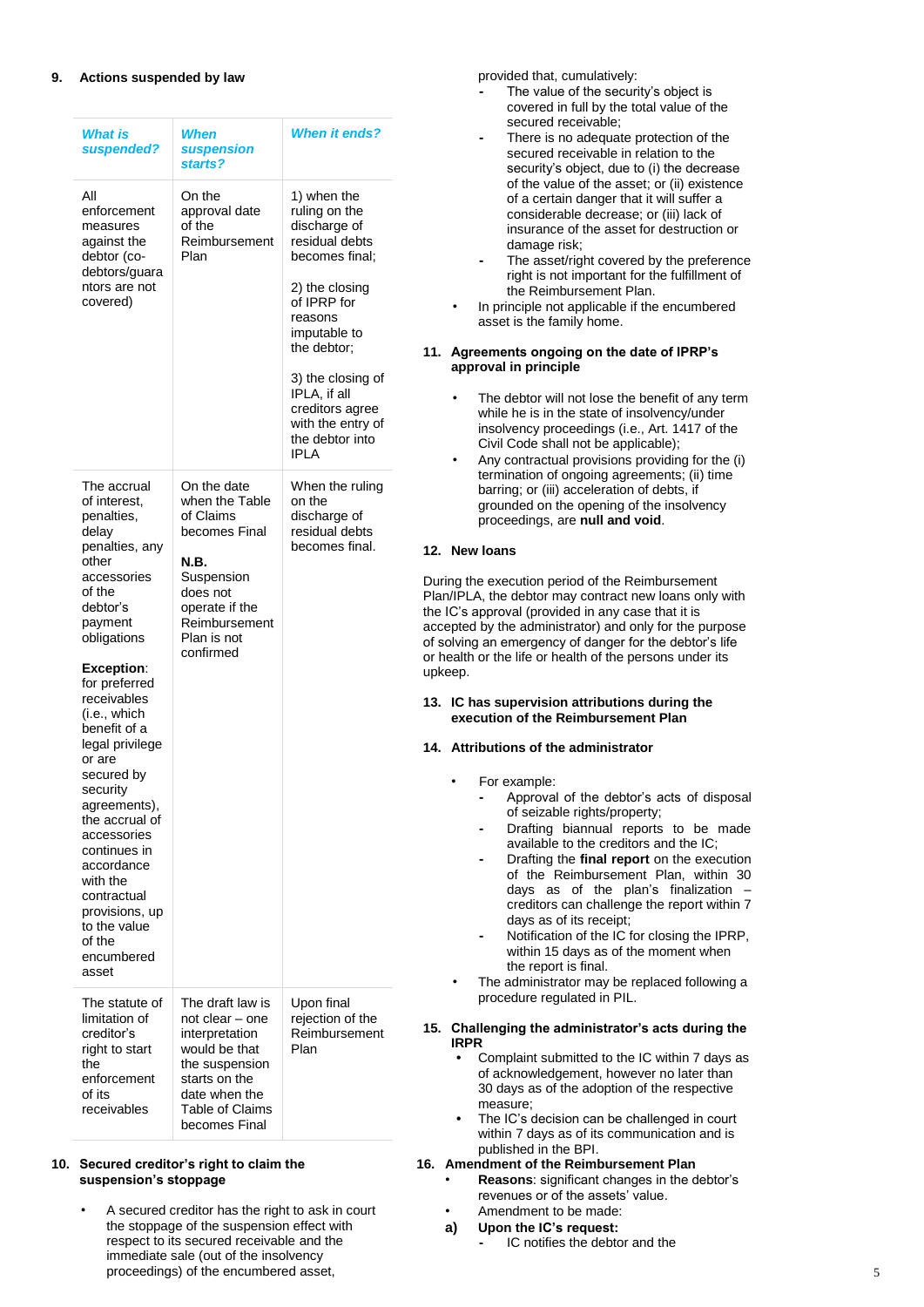administrator on the necessity to prepare a proposal for amending the Reimbursement Plan (within 30 days as of the respective notice) .

## **b) Upon the request of:**

- **- the debtor and/or the administrator**  in such case , evidences supporting the amendment and an amendment proposal have to be also submitted; or
- **- one or more creditors** there is no need for the creditors to provide evidences supporting the amendment or a proposal for the amendment of the Reimbursement Plan, as such proposal will be prepared by the debtor and the administrator, upon the IC's notification in this respect .
- Request has to be submitted to IC, which solves it within 15 days ;
- **The amendment of the Reimbursement Plan should be approved by the creditors under the same circumstances as the approval of the initial plan .**

## **17. Closure of the IPRP**

- **a) In effect of the fulfillment of the Reimbursement Plan**
	- Closure of IPRP shall be acknowledged by the IC through a decision issued within 30 days as of the receipt of the administrator's final report ;
	- Decision to be published in BPI .
- **b) In effect of the impossibility to fulfill the Reimbursement Plan**

### **b1) Reasons not-pertaining to the debtor's fault**

- **-** The *debtor and/or the administrator* may request to IC to close the IPRP and to start the IPLA - IC submits the request to the competent court of law ;
- **-** The *creditors* may request the initiation of IPLA against the debtor , if the payments scheduled under the Reimbursement Plan have not been made for at least **6 months** as of their due date ;
- **-** By way of exception, the *current creditors*  (creditor who owns a certain, liquid and due receivable, born during the insolvency proceedings and who has the right to satisfy its receivable with priority) may request the initiation of IPLA against the debtor , if the payments scheduled under the Reimbursement Plan have not been made for at least 90 days as of their due date ;
- **-** The court of law closes the IPRP (acknowledging the non -fulfillment of the Reimbursement Plan for reasons non pertaining to debtor's fault) and opens the IPLA against the debtor .

## **b <sup>2</sup>) Reasons pertaining to the debtor's fault**

- **-** If the measures under the Reimbursement Plan are either (i) not fulfilled; or (ii) fulfilled with delay or in an incomplete manner, *any creditor, the administrator or the IC* may immediately ask the court of law to close the IPRP ;
- **-** The court of law pronounces the closure of IPRP (acknowledging the non fulfillment of the Reimbursement Plan for reasons pertaining to debtor's fault) and, *provided that all creditors express their*

*consent in this respect and submit a request*, may open the IPLA against the debtor .

- The sentence of the court can be appealed, within 7 days as of its communication ;
- The final court decision on the closure of IPRP is published in BPI .

## **In case of closure of IPRP due to impossibility to fulfill the Reimbursement Plan (irrespective of the applicable reasons)** :

- **-** the debtor does not benefit of the discharge of residual debts; and
- **-** the debtor has to repay in full the creditor's receivables registered under the Final Table of Claims (including the accessories which were temporary suspended).

## **G. IPLA (Judicial Insolvency Procedure via Liquidation of Debtor's Assets)**

## **1. Initiation of IPLA**

- a) Upon the **debtor's request** (i.e. being under the state of insolvency), if, alternatively:
	- **-** He/she considers that his/her financial condition is irremediably compromised;
	- **-** His/her application for the opening of IPRP has been rejected by the IC, with the proposal to open the IPLA;
	- **-** No Reimbursement Plan has been approved /confirmed;
	- **-** The Reimbursement Plan could not been fulfilled due to reasons non -pertaining to his/her fault .
- b) Upon the **request of any of the creditors**, if the Reimbursement Plan could not been fulfilled due to reasons non -pertaining to the debtor's fault;
- c) Upon the **request of all creditors**, if the Reimbursement Plan could not been fulfilled due to reasons pertaining to the debtor's fault.
- The court of law issues a sentence approving the initiation of IPLA against the debtor (has to be published in BPI and communicated to the known creditors and the debtor; can be appealed within 7 days) and appoints a liquidator;
- If the IPLA is initiated after an IPRP, the administrator might be appointed liquidator .

## **2. Effects**

- Debtor can no longer dispose of its seizable assets/incomes
	- Suspension by law of:
		- **-** Enforcement measures against the debtor (if not already operated based on an IPRP) ;
		- **-** The statute of limitation of creditor's right to start the enforcement of its receivables ;
		- **-** The accrual of interest, penalties, delay penalties, any other accessories of the debtor's payment obligations (only in case of an IPLA opened as per Section G.1 letters a) and b) above) - *such suspension does not operate if the debtor concluded or whatsoever committed any fraudulent acts against the creditors before the IPLA opening* .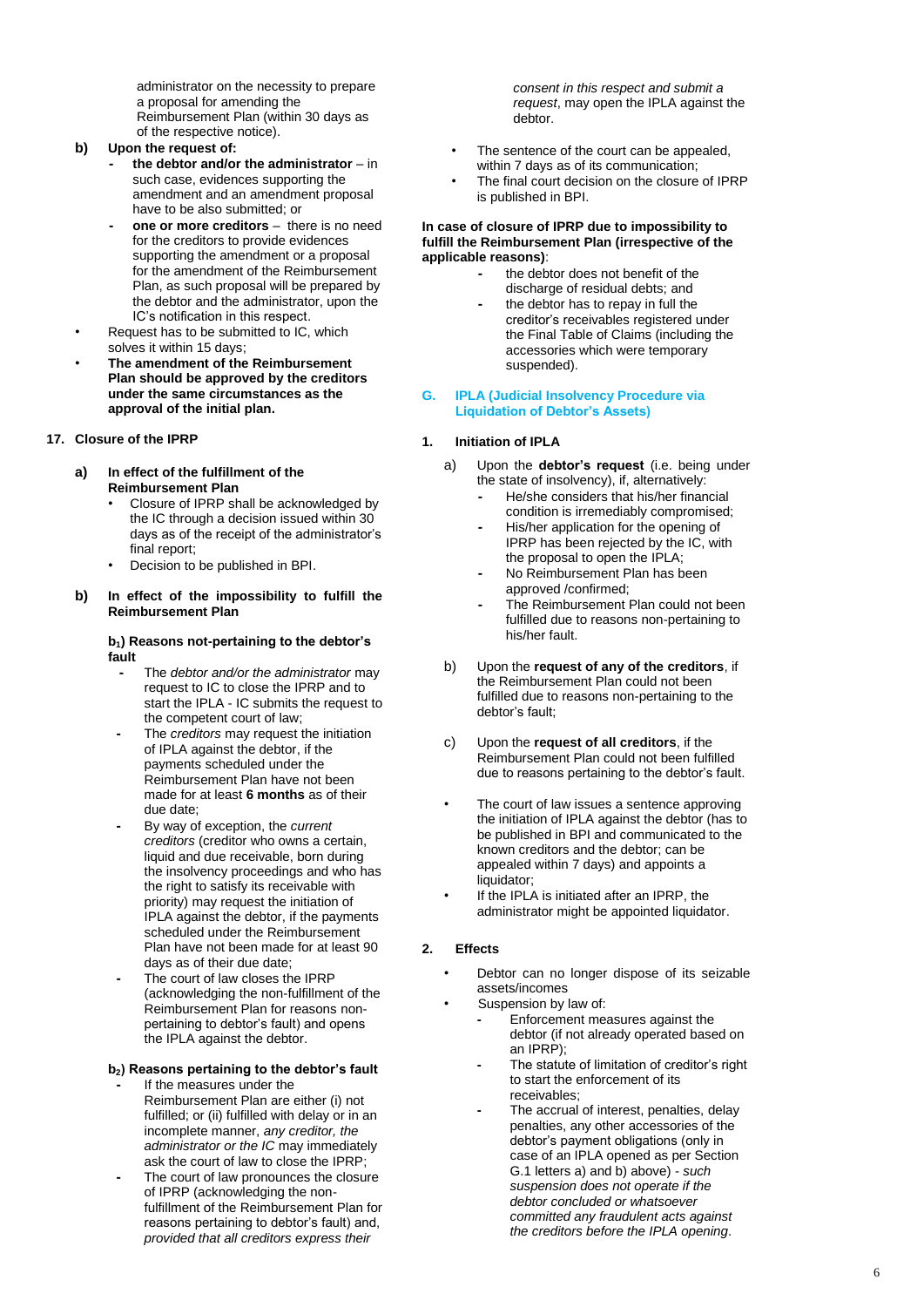## **3. Liquidator's attributions**

## • For example:

- **-** Report on debtor's financial situation ;
- **-** Evaluation and exploitation of debtor's assets ; **-** Preparation (if not already drafted under IPRP) or update of the Preliminary and Final Table of Claims ;
- **-** Makes payments towards the creditors , based on the Distribution Plan ;
- **-** Unilateral termination of contracts ;
- **-** Exercise of debtor's procedural rights under judicial actions ;
- **-** Supervision post -IPLA, under the IC's control .
- PIL provides for specific steps to be followed for the purpose of replacement of the liquidator .

## **4. Challenging the liquid ator's acts during the IPLA**

Complaint to be submitted to the court of law within 7 days as of acknowledgement (if not otherwise provided under the PIL), however no later than 30 days as of the adoption of the respective measure .

## **5. Notification of the creditors**

- Within 30 days as of receipt of the notification , creditors should provide information on: (i) receivables' amount; (ii) market value of secured asset; (iii) a valuation report (if available);
- Creditors whose receivables have been registered under the Final Table of Claims should provide information only with respect to receivables born afterwards .

## **6. The Preliminary Table of Claims**

- Within 15 days as of receipt of information, the liquidator prepares the Preliminary Table of Claims ;
- There are similar rules as in case of IPRP (see Section F.5. above) ;
- Receivables which represent obligations not computed in money (or whose value is subject to modifications ) shall be computed and registered by the liquidator with their nominal value as of the opening date of the procedure ;
- Receivables in foreign currency shall be registered in RON (based on NBR's exchange rate published on the opening date of the procedure) ;
- The creditors/debtor can challenge in court the Preliminary Table of Claims, within 7 days as of its receipt from the liquidator ;
- The court of law of first instance should solve the complaints within 20 days as of the registration of the last complaint ;
- The sentence can be appealed in front of the tribunal, within 7 days as of its communication .

## **7. The Final Table of Claims**

Within 15 days as of the court sentence becoming final, the administrator prepares the Final Table of Claims, which is notified to the debtor and his/her creditors .

## **8. Inventory of debtor's assets**

Within 30 days as of opening of IPLA (term which might be extended), the liquidator prepares the inventory of debtor's assets (including receivables against third parties and rights *in rem* over property owned by third parties) .

- **9. Opening of a liquidation account on debtor's name, for the purpose of collecting seizable revenues and all amounts resulting from sale of assets**
	- The amounts existing in debtor's account on the opening date of the insolvency procedure, which are subject to preference rights , might be transferred to this account only subject to the respective secured creditor's consent ;
	- The debtor has the right to benefit exclusively from the amounts which represent non -seizable income (as defined under the PIL) .

#### **10. Sale of debtor's seizable assets (i.e., assets which creditors can execute for recovering their claims )**

- as soon as the inventory and the Final Table of Claims is prepared, the seizable assets are sold in accordance with the provision of the Civil Procedure Code ;
- The list of assets to be sold has to be published on the websites of UNPIR, UNEJ, UNBR and UNNP ;
- If the sale of assets is made through public auction, the adjudication minutes signed by the liquidator represents the property title - for the case where the law requires for the operation of the transfer of ownership the authentic form, a notary public has to authenticate the contract based on the adjudication minutes ;
- Assets are acquired free of any encumbrances .

## **11. Payments in -kind**

- If the liquidator cannot sell a seizable asset within 2 years as of the finalization of the inventory and the Final Table of Claims, it notifies the creditors, who can opt for acquiring the ownership over the property instead of receiving the owed sum ;
- PIL regulates a specific procedure in this respect .

## **12. Cancellation of debtor's fraudulent acts**

- *Who can ask the cancellation of debtor's fraudulent acts*: the liquidator or any of the creditors ;
- *To whom is the request addressed*: court of law ;
- *Until when*: 1 year as of the opening of IPLA/expressing creditors' agreement to continue the insolvency procedure with respect to the debtor ;
- *Condition*: the Reimbursement Plan part of an IPRP should have not been fulfilled due to reasons pertaining to debtor's fault and, following the request in this respect of all creditors, the court should have decided to close the IPRP and to initiate an IPLA ;
- *Which acts/operations concluded in creditor's prejudice might be cancelled –* limited list provided under the PIL;
	- a) Operations/acts done/executed within the last 6 months before the opening of IPLA:
		- 1. Deeds under which the debtor's service obviously exceeded the benefit received;
		- 2. Deeds by which ownership over an asset has been transferred to a creditor instead of debt reimbursement, if the amount to which the respective creditor would have been entitled within the IPLA is lower than the value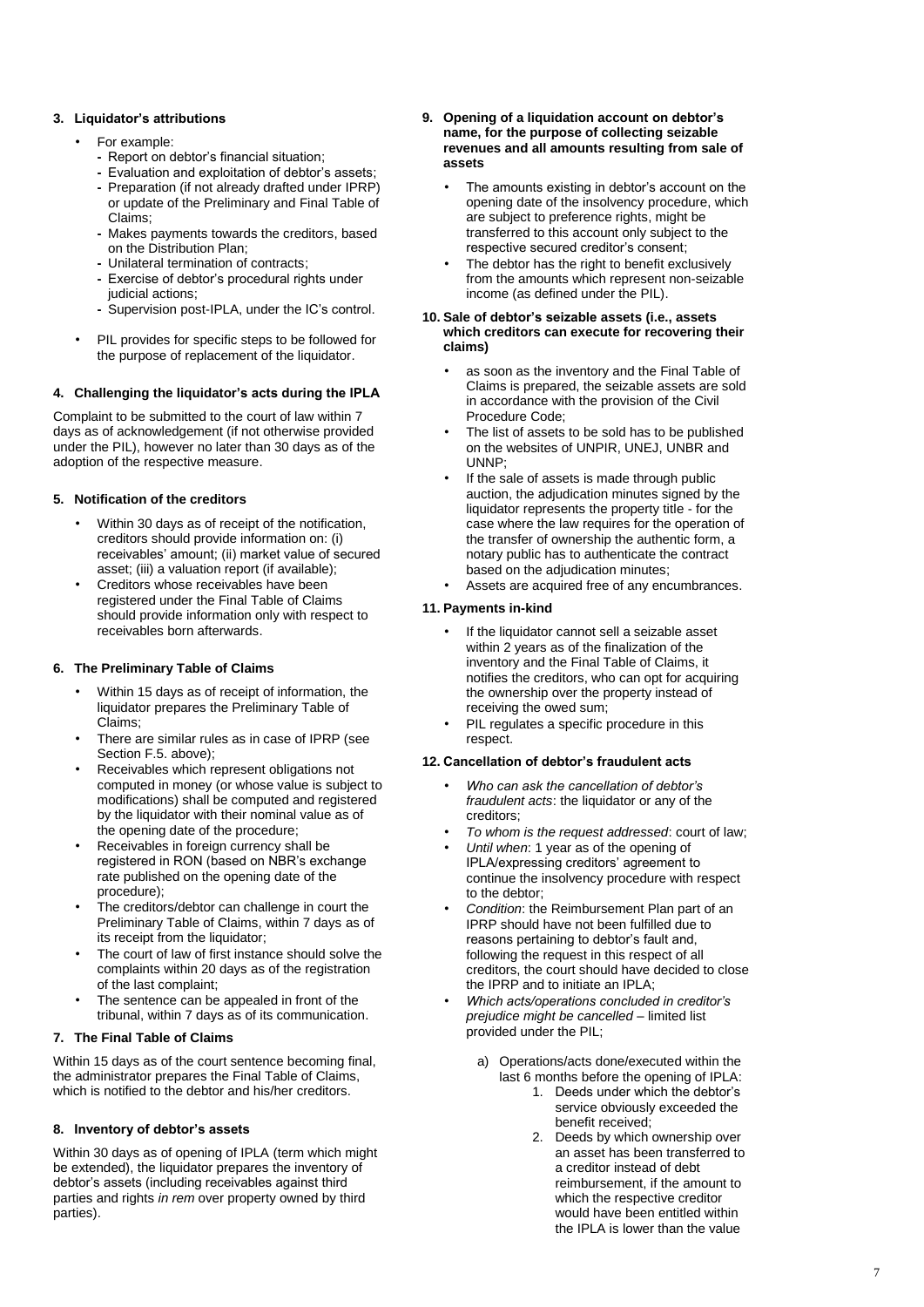of the transfer deed;

- 3. Establishment of a preference right for securing a receivable which was originally unsecured ;
- 4. Payment of debts made in advance, if their due date was initially established after the opening of the IPLA .

**Note that the acts/operations under points 2 -4 above cannot be cancelled in court if such deeds have been concluded as per an agreement reached between the debtor and its creditors in good faith, following extra -judicial negotiations for debt restructuring .**

- b) Operations/acts done/executed within the last 2 years before the opening of IPLA :
	- 1. Acts concluded with the purpose to carve out some of the debtor's<br>assets from the creditors' possibility to enforce them in the future or to damage the creditors' rights (provided that all the parties of such deeds acted with intention) ;
	- 2. Operations/acts concluded with a *related party creditor* (as defined under PIL - e.g. a legal entity controlled by the debtor ) .

## **13. Specific distribution rules are provided in the PIL**

## **14. Closure of IPLA**

- a) Within 30 days as of the finalization of the liquidation, the liquidator prepares the **final report**, together with a presentation on debtor's revenues :
	- **-** Creditors can challenge in court the final report within 7 days as of its communication; the sentence can be appealed within the same term ;
	- **-** Within 30 days as of the report becoming final, the court of law, appraised by the liquidator, pronounces the closure of IPLA and establishes the proportion of debtor's seizable revenues which, further to the closure of the procedure, might be used for covering its debts .
- b) At any moment during the insolvency procedure, if it is revealed that **the debtor concluded acts or generally acted against the creditors' interest** (either before the opening of the insolvency procedure or during such procedure), any creditor may ask in court the closure of the IPLA;
	- **-** However*, if all the creditors agree*, the IPLA may continue, but (i) the debtor shall not benefit of the discharge of residual debts; and (ii) the debtor shall cover the debts registered with the table of claims in full (i.e. together with temporary suspended accessories) .
- The final court decision is published in BPI and communicated to the IC ;
- Further to the closure of IPLA and until the final court decision on the discharge of debts is issued, the liquidator still has post -closure monitoring attributions .

#### **H. SIP (Simplified Insolvency Procedure)**

#### **1. To whom SIP applies**

- SIP applies to a debtor who cumulatively: a) is under the state of insolvency;
	- b) fulfills the conditions under Section C letters a) and b) above;
	- c) is not under the situations described at Section D above;
	- d) the total amount of its debts is of maximum 10 minimum wages ;
	- e) has no seizable assets or income (as defined under the PIL) ;
	- f) is over the standard age for retirement or has lost in full (or at least half of) its ability to work.
- **2. Effects**

As of the final court decision on the opening of SIP, (i) all enforcement measures against the debtor, and (ii) the accrual of accessories with respect to the debts and (iii) the statute of limitation of creditor's right to start the enforcement of its receivables , are suspended .

#### **3. Key aspects**

- Within 15 days as of the final court decision, the IC notifies the debtor on the admission of its application and informs it that, **for a period of 3 years as of this notice**, it has certain obligations, as follows:
	- **-** To pay current debts, on their due date;
	- **-** Not to contract new loans;
	- **-** To annually submit to the IC an informative notice on its financial situation;
	- **-** To promptly inform the IC on the receipt of any supplementary revenues (higher than ½ of the minimum wage) to the revenues declared under the insolvency application, as well as on the acquisition of assets, receipt of services, heritages or donations whose value exceeds the value of the minimum wage.
- Upon the expiry of the 3 years term:
	- a) If the debtor fulfills its obligations IC issues a decision on the termination of SIP (acknowledging the fulfillment of debtor's obligations) and on the discharge of debtor's residual debts;
	- b) Otherwise IC issues a decision on the termination of SIP; the debtor has to cover in full the debts contracted prior to the opening of SIP (including accessories) .
- IC's decision might be challenged in court within 7 days as of its communication; the final decision is published in BPI .

#### **I. Discharge of residual debts as effect of the fulfillment of the Reimbursement Plan under the IPRP or fulfillment of debtor's obligations under the SIP**

- **•** Means the discharge of the debts registered with the table of claims which exceeded the coverage ratio established through the Reimbursement Plan or which have not been repaid during the SIP;
- **•** Co -debtors' or guarantors' obligations are not discharged ;
- **•** The debtor has the right to submit a request for the discharge of residual debts (i.e. the receivables which exceed the coverage ratio agreed through the Reimbursement Plan) within 60 days as of the issuance of the decision closing the IPRP/SIP;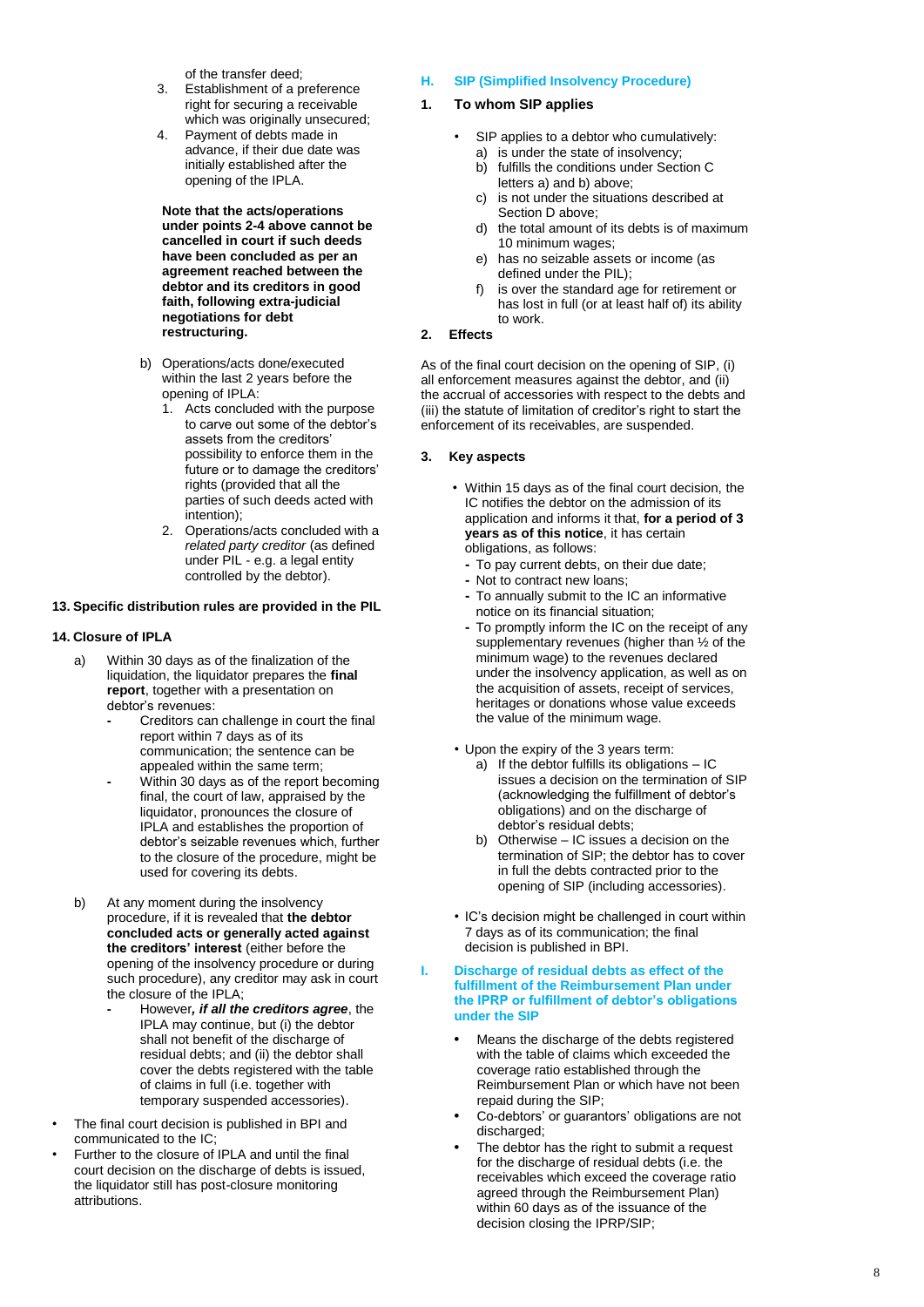- **•** The court's sentence on the debt discharge might be appealed within 7 days as of its communication;
- **•** The final court decision on the debt discharge is published in BPI – **as of this moment, the debtor can no longer be subject to any interdiction/restriction of rights related to the insolvency proceedings.**

## **J. Discharge of residual debt in case of IPLA**

- Means the discharge of the debts not covered after the expiry of the monitoring period postclosing of the IPLA;
- Co-debtors' or guarantors' obligations are not discharged;
- Further to the closure of IPLA opened as per Section G.1 letters a) or b) above, the debtor shall continue to make payments towards the creditors as per PIL's specific provisions (see period of time, amount of the seizable revenues established by the IC/court of law, applicable interdictions/obligations etc.);
- The court of law may decide the discharge of residual debts, if:
	- a) after **1 year** as of the IPLA's closure, the debtor covered at least **50%** of all its debts and observed the specific obligations and interdictions under the PIL;
	- b) after **3 years** as of the IPLA's closure, the debtor covered at least **40%** of all its debts and observed the specific obligations and interdictions under the PIL- if, irrespective of debtor's diligences, it could not cover at lease this quota, upon debtor's request, with the observance of PIL, the court of law may decide the discharge of residual debts only after the expiry of **5 years** as of the IPLA closure.
- Court's decision on debt discharge might be appealed within 7 days as of its communication;
- Within the abovementioned periods of time:
	- a) the debtor has to fulfill **specific obligations** and has to observe **specific interdictions** – for example:
		- **-** cannot contract new loans (except for the purpose of solving an emergency of danger for its life or health or the life or health of the persons under its upkeep, with IC's prior approval); **-** cannot make donations, cannot
		- refuse donations and heritages etc.
	- b) the debtor shall be registered with BPI as **"***debtor under post-insolvency monitoring***"**.
- PIL regulates the IC's and the liquidator's specific attributions during the post-insolvency monitoring period;
- If the discharge of debts is **rejected**, under PIL's conditions, the debtor should repay in full the receivables (including temporary suspended accessories);
- **If, within 3 years as of the issuance of the court's decision on residual debts discharge, it is revealed that the debtor concluded fraudulent acts prejudicial to the creditors' rights, any of the creditor may ask in court the revocation of the debt discharge;**
- **The debtor for which the debt discharge has been revoked is not entitled to submit a new insolvency application in accordance with PIL for a period of 5 years as of such revocation.**

## **K. Interdictions**

- Upon the request of any interested person or *ex officio*, the court of law may apply through the decision closing the insolvency procedure due to debtor's fault, or, as the case may be, through the decision revoking the discharge of debts benefit, one of the following interdictions:
	- **-** Interdiction to be appointed director/manager of a public or private legal entity, within 5 years as of the closure of the procedure/revocation of debts discharge benefit; or
	- **-** Interdiction to act as a credit operator (*ordonator de credite*) or to exercise attributions specific to such function, within 5 years as of the closure of the procedure/revocation of debts discharge benefit;
	- **-** if the debtor currently occupies such positions, he/she may lose the right to occupy it, for the above mentioned period of time.

## **L. Corroboration with other laws**

- If compatible, the dispositions of the Civil Code and Civil Procedure Code should be applied in addition to PIL's provisions;
- Within 60 days as of PIL's publication in the Official Gazette of Romania the Government should adopt PIL's norms of implementation.

**For further questions, please do not hesitate to contact us.**

#### **[Andrei Burz-Pinzaru](mailto:aburzpinzaru@deloitteCE.com)**

**Partner** Tel: +40212075205 Email: aburzpinzaru@deloittece.com